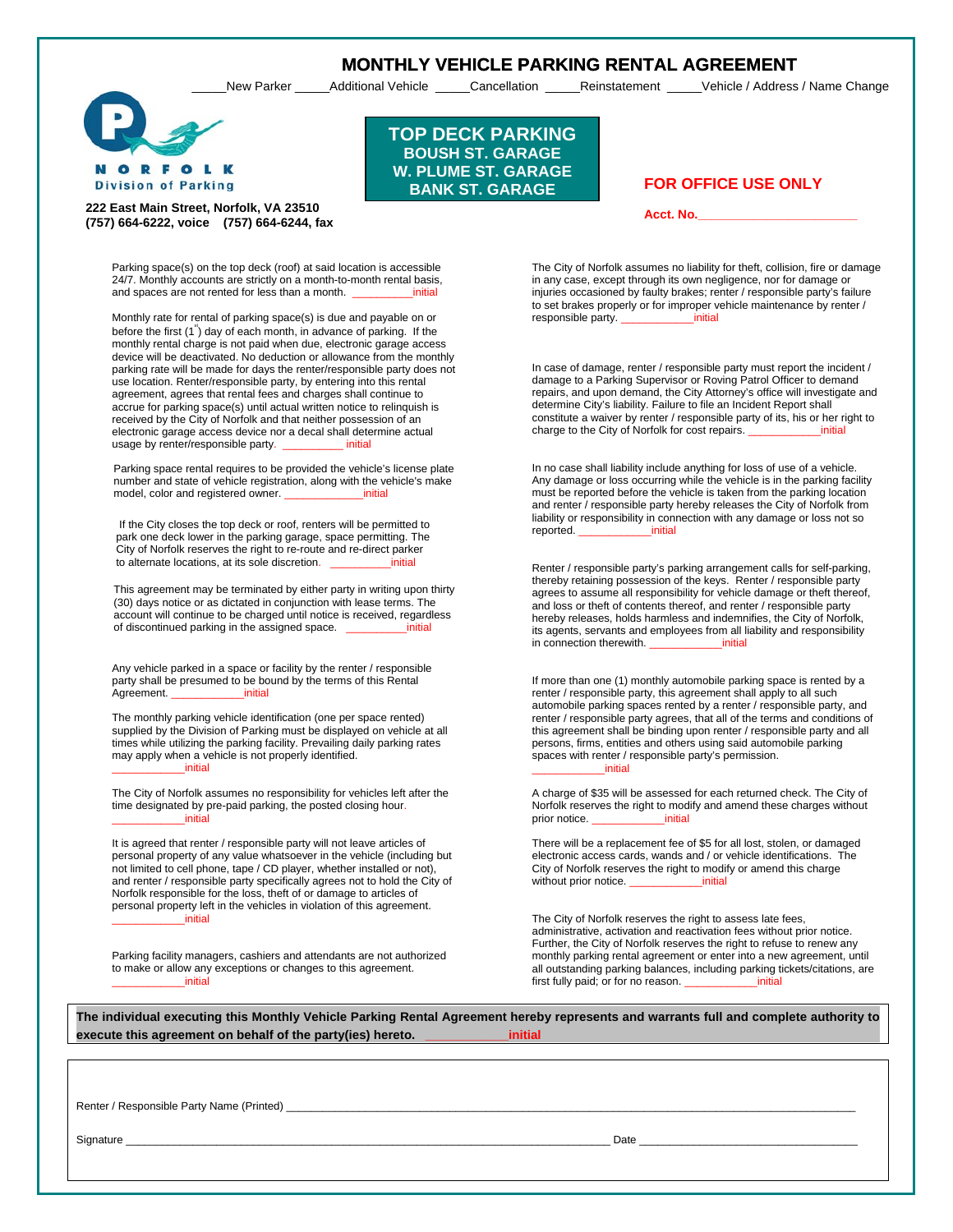$\qquad \qquad$  $\qquad \qquad$  $\qquad \qquad$ 

 $\begin{array}{ccccccccccccccccc} \Box & & \Box & & \Box & & \Box \end{array}$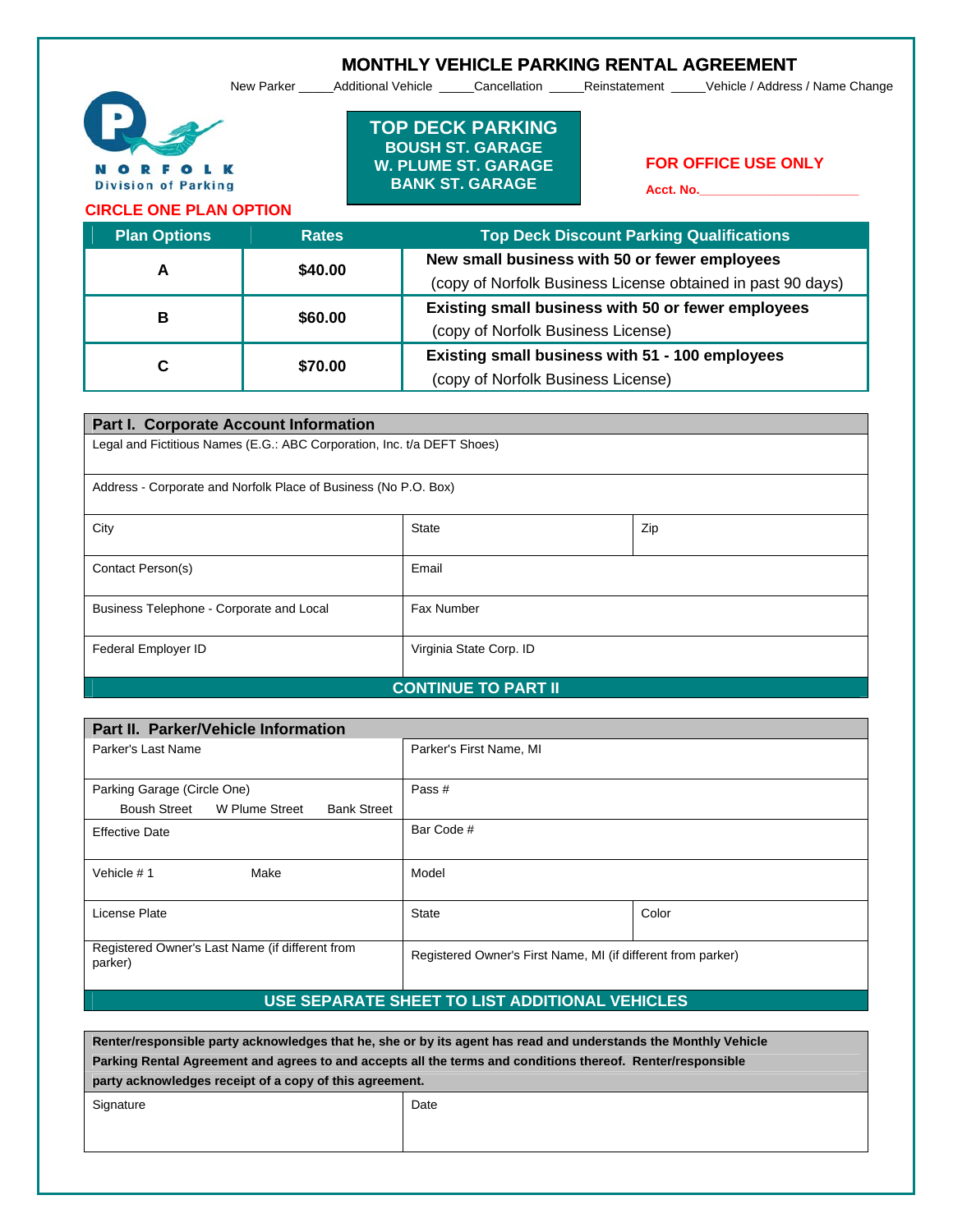$\begin{array}{ccccccccccccccccc} \Box & \Box & \Box & \Box & \Box \end{array}$  $\begin{array}{ccccccccccccccccc} \Box & \Box & \Box & \Box & \Box \end{array}$ 

 $\begin{array}{ccccccccccccccccc} \Box & \Box & \Box & \Box & \Box \end{array}$